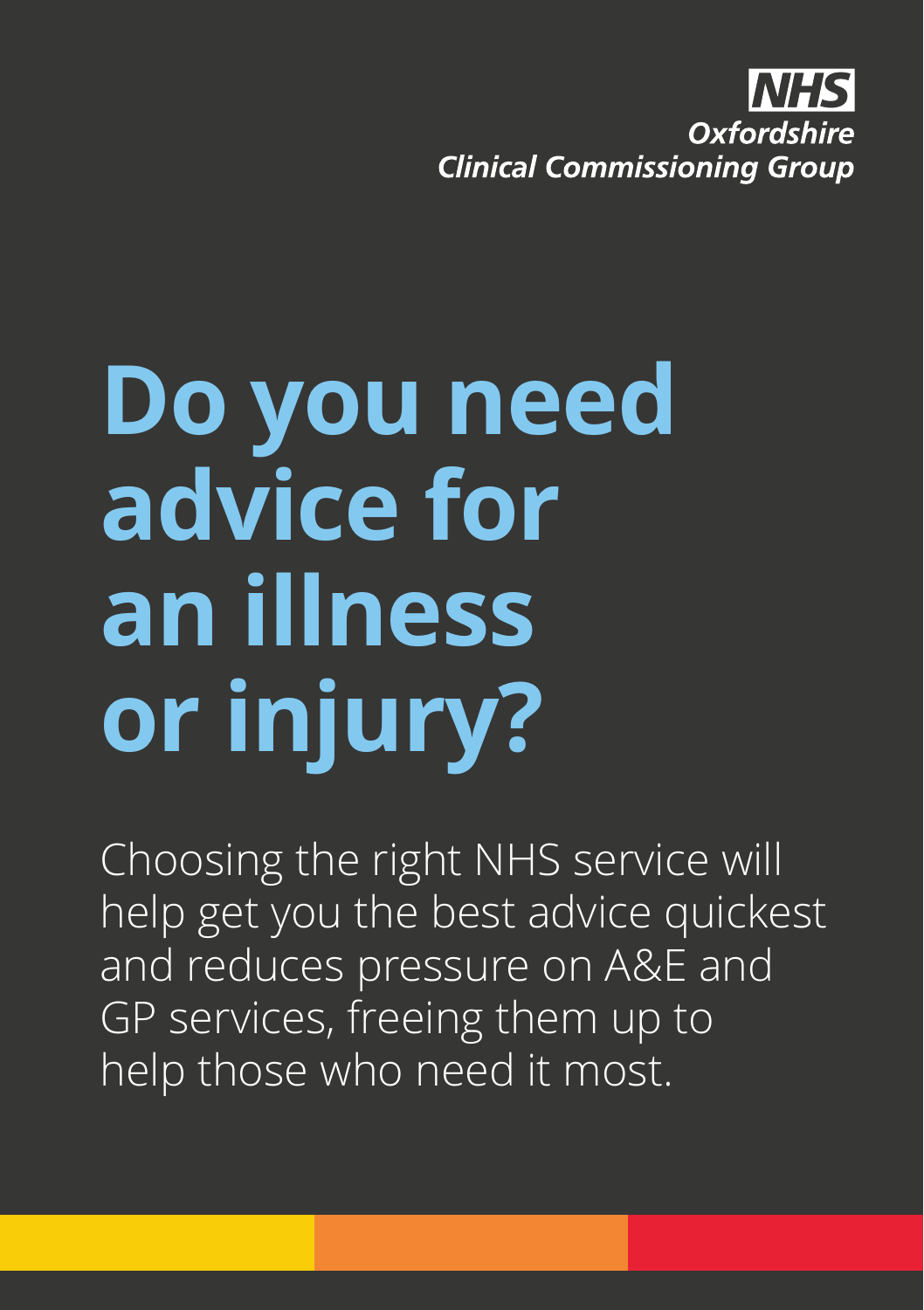### **What's in this booklet**

### **Emergency and urgent advice**

| <b>Emergency and urgent advice</b>          | page 3  |
|---------------------------------------------|---------|
| <b>Pharmacy - Drope in advice</b>           | page 4  |
| <b>Minor injury and illness</b>             | page 5  |
| <b>Minor Injuries Units</b>                 | page 6  |
| <b>First Aid Units</b>                      | page 8  |
| <b>Your GP</b>                              | page 9  |
| Services to call on                         | page 10 |
| Need to support your mental health? page 12 |         |
| <b>Local support services</b>               | page 13 |
| <b>Useful contacts</b>                      | page 14 |
|                                             |         |

#### **Life-threatening condition? Call 999.**

Always dial 999 for life-threatening conditions including:

- Severe chest pain
- Severe difficulty breathing
- Unconsciousness
- Severe loss of blood
- Choking
- Suspected stroke
- Fitting or concussion
- Drowning
- Severe burns or scalds
- Mental health crisis

#### **Urgent health advice 24/7? Call NHS 111.**

If you have an illness or injury and need advice or treatment in the evening or at a weekend and it is not life-threatening, call 111 for free. A call-handler will help you choose the right NHS service and may be able to book you an appointment.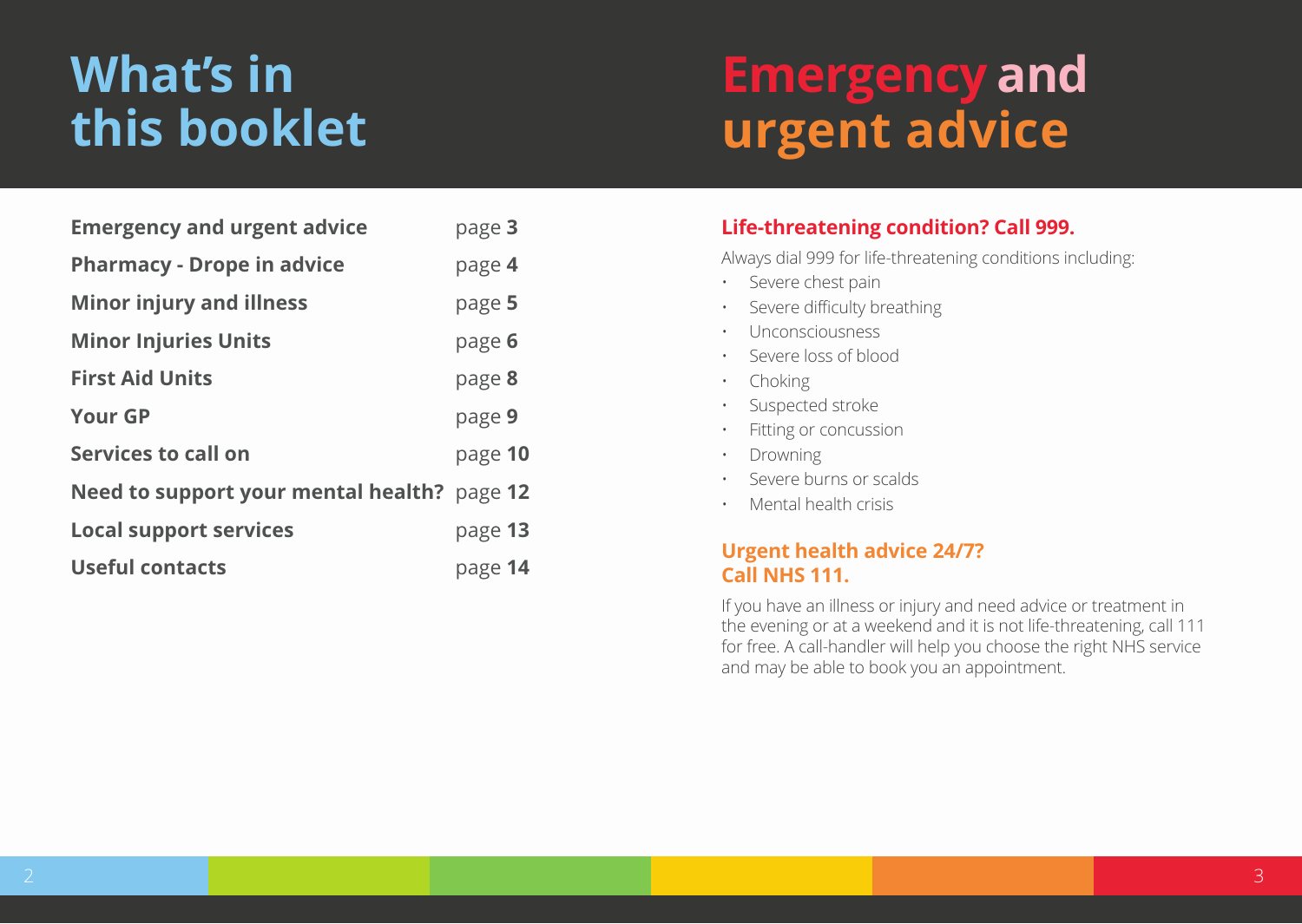### **Pharmacy - Drop in advice**

### **Minor Injuries or First Aid Unit**

#### **Cough or cold? Try your local pharmacy.**

You can get quick advice and treatment by dropping in to see your local pharmacist. They can give you advice on:

- Coughs, colds, sore throats, blocked nose
- Ear-ache
- Teething and nappy rash
- Threadworms
- Hay fever
- Cold sores and mouth ulcers
- Thrush
- Athlete's foot
- Diarrhoea
- Skin rashes
- Eye infections

Find your local pharmacy on the NHS Choices website **www.nhs.uk**

To download the Oxfordshire Clinical Commissioning Group Choose Well app for a map of your local pharmacies for Android and iOS operating systems. See:

**http://bit.ly/iphoneappchoosewell** or **http://bit.ly/androidappchoosewell**

#### **Need treatment quickly for a minor illness or injury? Try your local Minor Injuries or First Aid Unit.**

If you need advice or treatment for minor injuries or illnesses quickly, then a minor injuries or first aid unit could help you quickly.

You can get treatment at Minor Injuries Units (MIU) for;

- Deep cuts
- Eye injuries
- Broken bones
- Severe sprains
- Minor head injuries
- Minor burns or scalds
- Minor sports injuries

You will probably be seen quicker at an MIU than at A&E where they give priority to serious and life-threatening conditions. You can drop in and be seen by highly qualified nurse practitioners, experienced in treating minor injuries.

Turn the page for a full list of MIUs and opening times or visit **www.nhs.uk**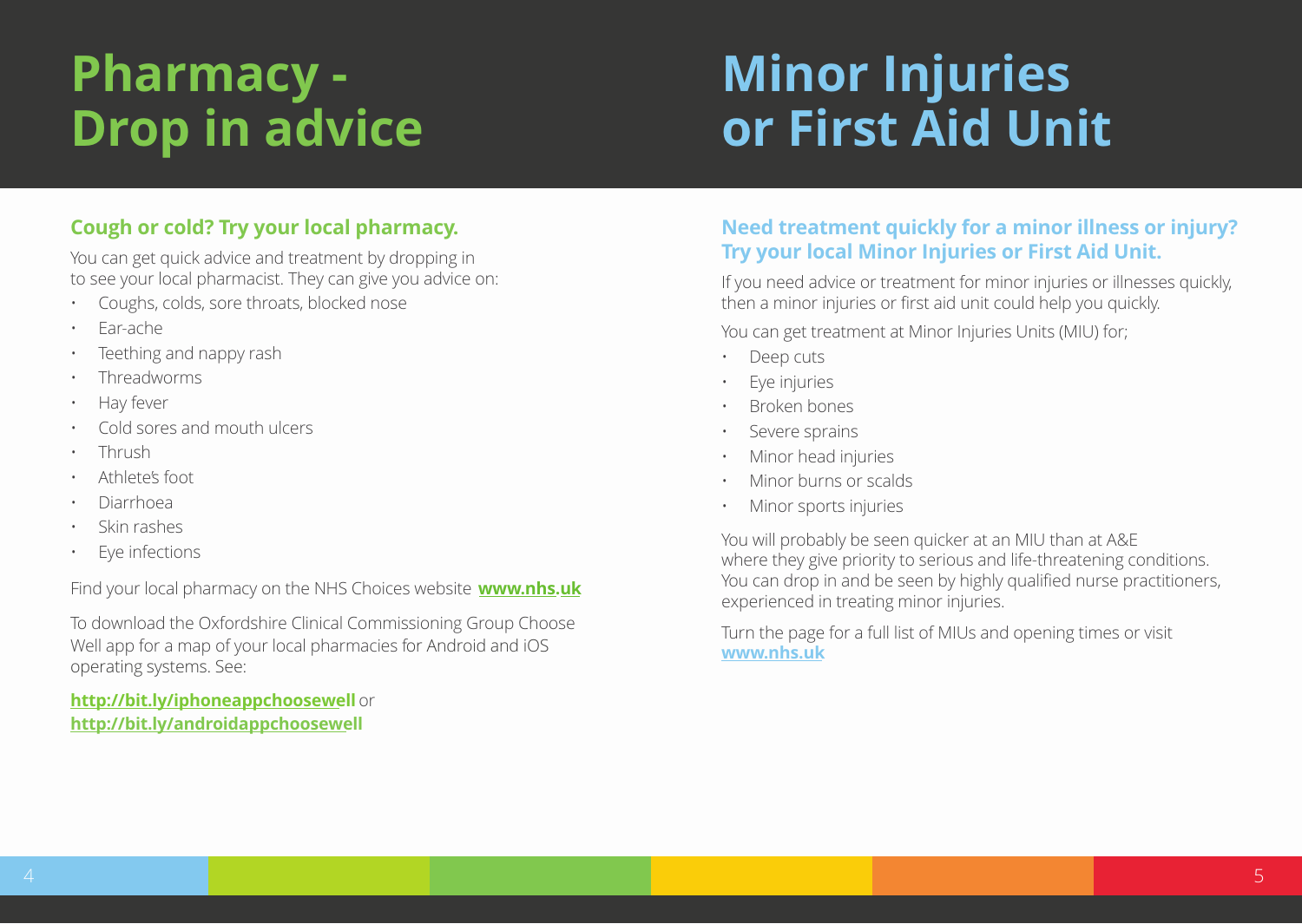## **Minor Injuries Units (MIUs)**

### **Minor Injuries Units (MIUs)**

**Minor Injuries Units are for injuries such as deep cuts, broken bones, severe sprains, minor head injuries, minor burns and scalds.** 

#### **Abingdon**

**Urgent Care Centre Abingdon Community Hospital Marcham Road Abingdon OX14 1AG**

#### **01865 903476**

This service is available seven days a week, 10am to 10.30pm.

X-ray opening times at this MIU are as follows: Monday to Friday – 10.00am -1.30pm and 2.30pm -5pm, Saturday – 11am-1.30pm and 2.30pm-5pm and Sunday 12-4pm.

#### **Henley**

**Minor Injuries Unit Townlands Hospital York Road Henley on Thames RG9 2EB**

#### **01865 903755**

This service is available seven days a week, 9am to 8pm.

X-ray opening times at this MIU are as follows: Monday to Friday – 9am – 12.30pm and 1.30pm – 4.30pm and is not open weekends, bank holidays or evenings

#### **Witney**

**Minor Injuries Unit Witney Community Hospital Welch Way Witney OX28 6JJ**

#### **01865 903841**

This service is available seven days a week, 10am to 10.30pm.

X-ray opening times at this MIU are as follows: 10.30am to 7.30pm. Saturday and Sunday 10.30am to 7.30pm. Please call 01865 903841. for further information.

If you are attending as a referral from your GP for an X-ray, please refer to your referral sheet for the opening times for the X-ray department. These are – Monday to Sunday 10.30am – 1.30pm and  $2.30$ pm – 5.30pm.

### **First Aid Unit (FAUs)**

**FAUs can treat minor injuries but do not have X-ray support, so ring beforehand as you may be seen quicker at an MIU.**

#### **Bicester**

**First Aid Unit Bicester Community Hospital Piggy Lane (access via Coker Close) Bicester OX26 6HT**

#### **01865 903976**

This service is open weekdays, 6.30pm to 11pm and 8.30am to 11pm for weekends and bank holidays. The First Aid Unit offers a walk-in service, so no referral or appointment required.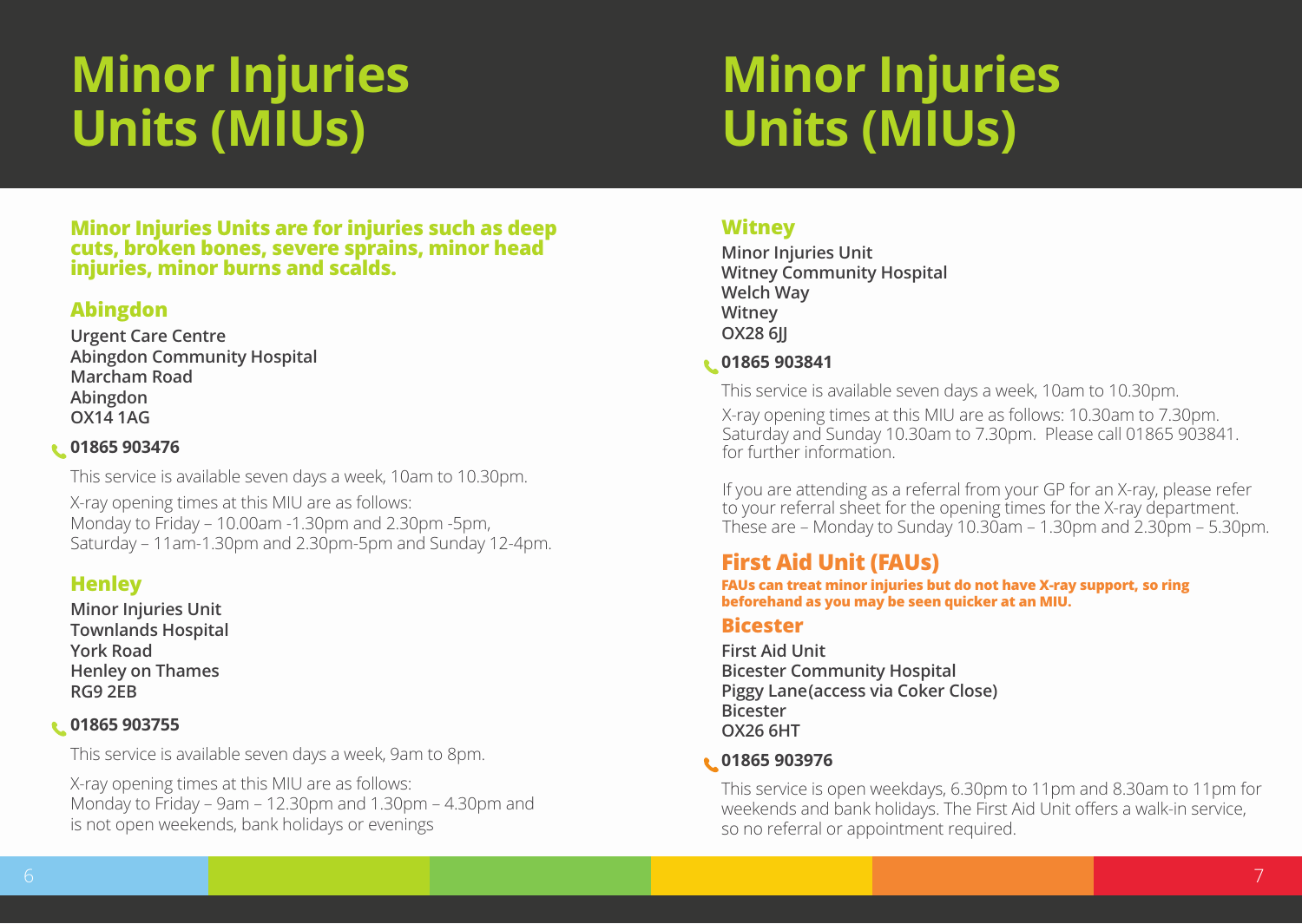## **First Aid Your GP Units (FAUs)**

#### **Chipping Norton**

First Aid Unit Chipping Norton War Memorial Community Hospital Russell Way, off London Road Chipping Norton OX7 5FA

#### **01865 903908**

This service is open weekday evenings, 5pm to 9pm and 10am to 9pm for weekends and bank holidays. This is a drop-in service and you do not need to make an appointment.

#### **Wallingford**

First Aid Unit Wallingford Community Hospital Reading Road Wallingford OX10 9DU

#### **01865 903471**

This service is open Monday to Friday (excluding bank holidays) 8.30am to 6.30pm.

GP surgeries provide a range of services by appointment, including medical advice, examinations and prescriptions.

You can get advice and treatment on health issues including illnesses, diet, exercise, child health, blood tests, cervical screening and support with long term conditions and other ongoing conditions.

GPs can also provide some of the same services as Minor Injuries Units and First Aid Units, if appropriate, such as treating burns, sprains and scalds.

You need to be registered with a GP practice to make an appointment. You can book an appointment online or by calling the surgery. See your practice website for details. If you are away from home, you can temporarliy register with a general practice to be seen for an urgent appointment.

Your practice may be able to offer you a routine appointment outside of opening hours. Please talk to your practice receptionist.

Your practice receptionist can also help with information on test results, referrals and advise whether you need to see a GP or practice nurse or whether a telephone appointment would be most suitable for you.

To find details for your local GP practices, visit **www.nhs.uk**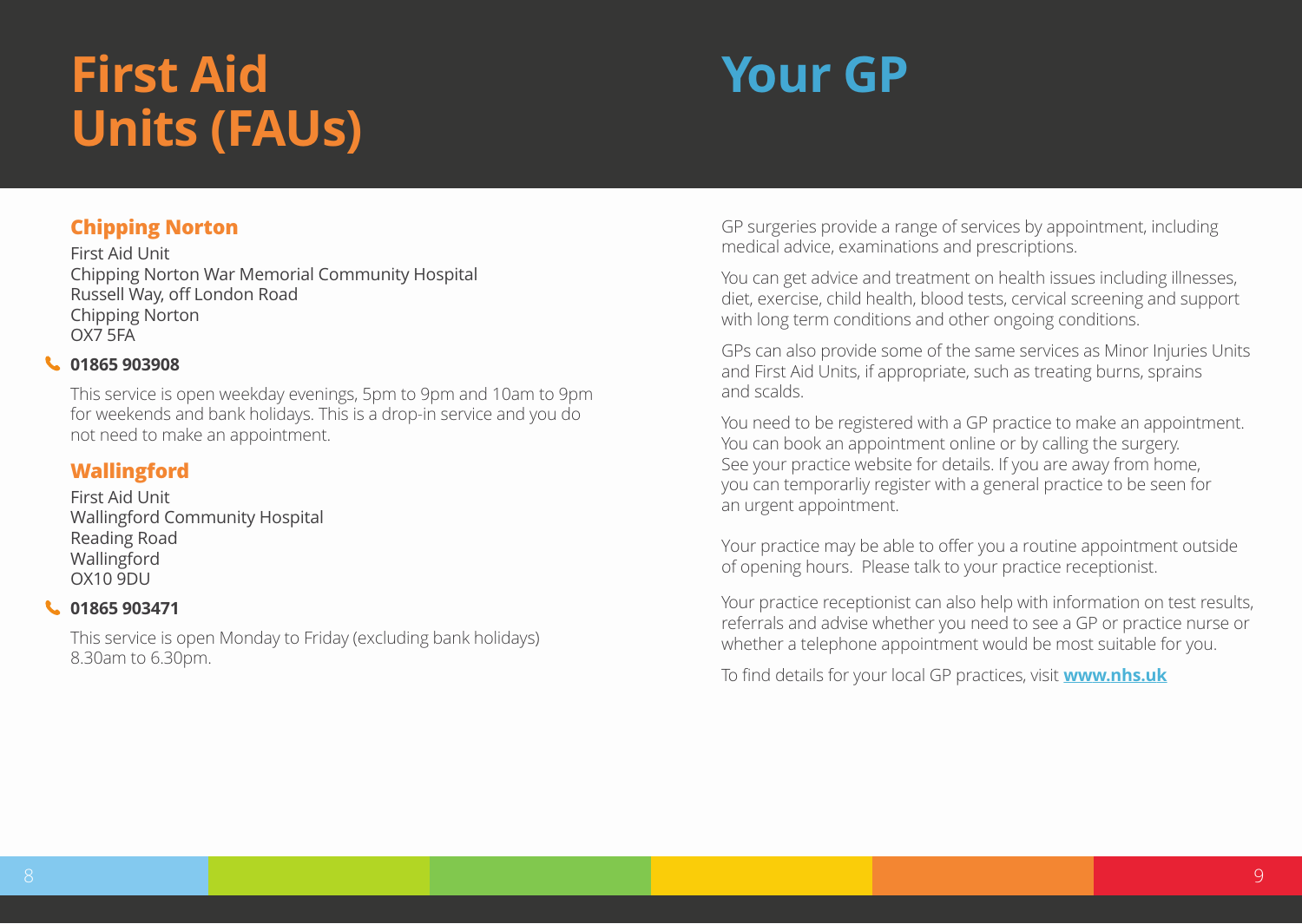### **Services to call on**

#### **District Nursing Cover**

This service is for housebound patients– all other patients would need to see a practice nurse at their GP surgery. The service is operational from 8.00am-6.30pm.

District nurses can help with:

- **•** Assessment and management of complex, chronic and acute nursing needs
- **•** Palliative and end of life care
- **•** Chronic and acute wound management
- **•** Catheter and continence care
- **•** Medication support
- **•** Bladder and bowel management
- **•** District nurses are trained to assess patient's needs for equipment provision medical equipment such as specialist beds and mattresses

Patients, carers, relatives or friends and neighbours can access the service directly. Contact details are available from your local GP surgery.

#### **School children - School Health Nurses**

Every secondary school and further education college in Oxfordshire has a dedicated school nurse. School nurses work with children, young people and families to enable children to be healthy and reach their full potential. School nurses are qualified nurses who have undertaken specialised training in the health of children and young people.

**www.oxfordhealth.nhs.uk/children-and-young-people/youngpeople/oxfordshire/our-services/school-health**

#### **Babies, children and parenting – Health Visitors**

You can get advice and support from your health visitor on questions, issues or concerns you may have with your baby or toddler, including:

- Growth or development of your baby or child
- **•** Childhood minor illnesses such as coughs, colds and constipation
- **•** Breastfeeding, formula feeding or introducing solid foods
- **•** Teething
- **•** Post-natal depression and parental emotional health
- **•** Child behaviour issues, e.g. sleeping and eating
- **•** Support with parenting, family health and relationships

The health visitor will contact you to offer an antenatal visit soon before your baby is born and will see you once your baby is born. They can also provide support and advice to you by phone and within child health clinics across Oxfordshire, at any time until your child becomes five years of age.

Health Visitors work with all families who have a child under 5 years of age living in Oxfordshire. You do not need to be registered with a GP.

To find your local health visiting team and see our leaflet, please see our family information directory at

**https://fisd.oxfordshire.gov.uk/kb5/oxfordshire/directory/home. page.** 

**Oxfordshire Health Visitors facebook page is @oxfordshirehealthvisitors**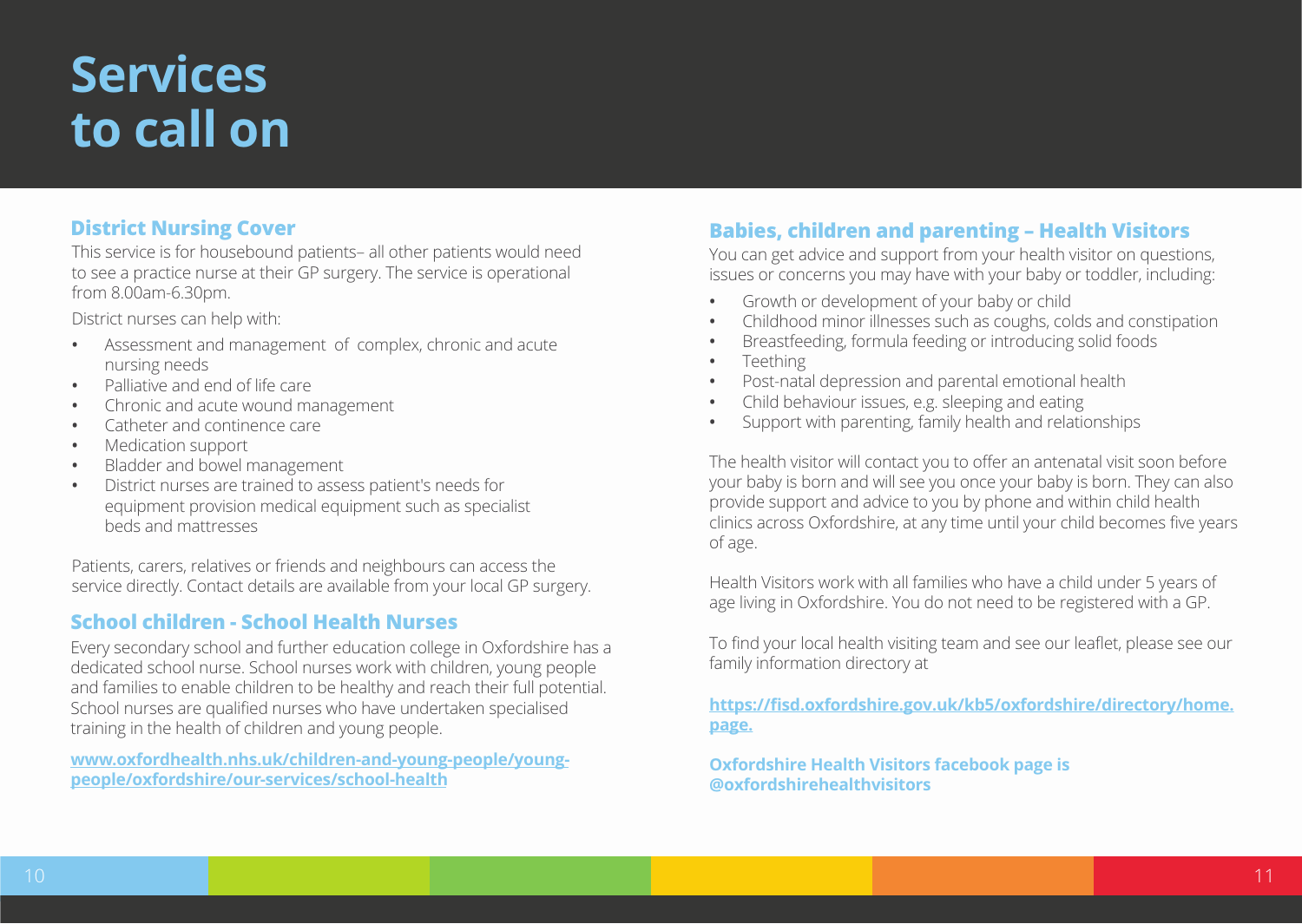### **Need support with your mental health?**

### **Local Support Services**

If you feel you need some support with your mental health, there are a number of support services available. Oxfordshire Mind provides friendly, informal support to anyone over the age 16 and you don't need to be referred by your GP (or any other health professional) or even to have an official diagnosis of mental health problems.

To find out more, phone Mind's mental health information service for signposting to local sources of support.

#### **01865 247788**

(open 9.30 - 4.30 Monday to Thursday, Friday 9.30 - 4.00pm closed Bank Holidays)

#### **email info@oxfordshiremind.org.uk** or **visit the Mind website www.oxfordshiremind.org.uk**

If you are concerned about someone's mental health and believe that they are at immediate risk of harm to themselves or others then call 999.

Alternatively, if you have concerns or want advice about your mental health contact your GP.

#### **Community Information Network**

The Community Information Network is a free information service to help adults to stay independent, to live life to the full and to reduce isolation and loneliness.

Whether you need help at home, want to discover local activities and opportunities or to find out about welfare benefits and support services to help you live independently, the Community Information Network Team can help you. We offer support in different ways to suit different needs - regular information drop-ins across Oxfordshire, telephone, email, face to face and home visits.

To contact the Community Information Network: **Tel: 0345 4501276** Email: **network@ageukoxfordshire.org.uk** Website: **www.ageuk.org.uk/oxfordshire**

#### **Sexual Health Services**

Emergency contraception can prevent pregnancy after unprotected sex or if your contraceptive method has failed. You have between three and five days following unprotected sex to get emergency contraception.

• You can get emergency contraception from your local Pharmacy and they may be a charge of about £25. Although some Pharmacists offer the 'morning after pill' for Free to under 21's. Please check out the list of pharmacists that offer this service on behalf of Oxfordshire County Council -

#### **http://oxme.info/cms/health/emergency-contraception**

**•** You can also go to one of eight sexual health clinics in the county for free emergency contraception and a confidential appointment. The clinics are in Abingdon, Banbury, Bicester, Didcot, Kidlington, Oxford, Wantage and Witney, see here for more information:

#### **https://www.sexualhealthoxfordshire.nhs.uk**

**•** You can also go to your GP for advice and free contraception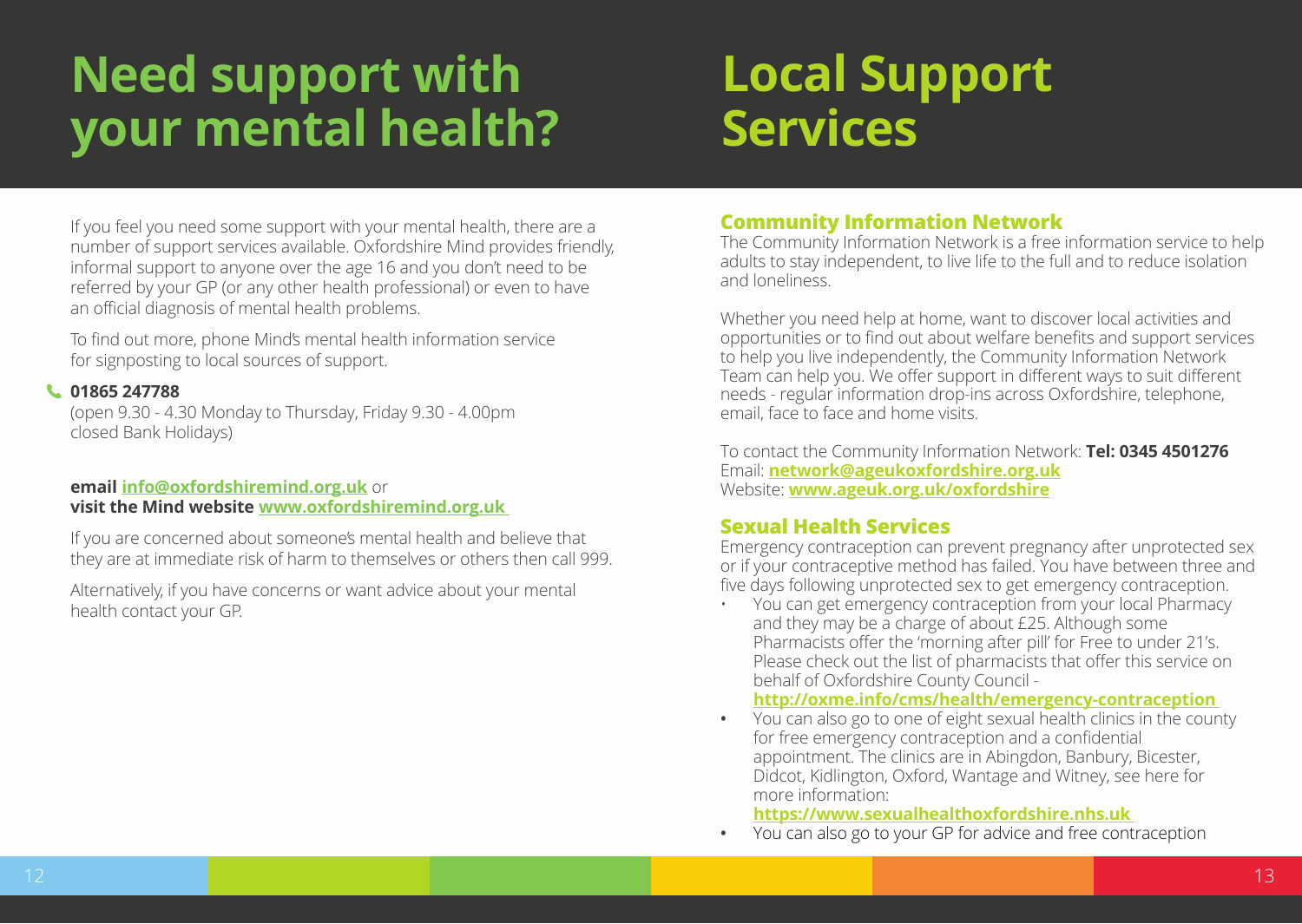### **Useful contacts**

#### **Emergency**-Call 999

**Urgent health advice 24/7** - Call NHS 111

**GP** - See NHS Choices for your nearest GP surgery

**Community Nursing Teams** - Contact your GP surgery for details

**Health Visitor** - Contact your GP surgery for details

#### **Minor Injuries Units (MIU)/First Aid Units (FAU)**

Abingdon MIU - 01865 903476 Witney MIU - 01865 903841 Bicester FAU - 01865 903976 Chipping Norton FAU - 01865 903908  $M$ elling fault - 01865 903471  $\frac{1}{\sqrt{2}}$ 

**Mental Health Information Service** Oxfordshire Mind - 01865 247788

**Websites and online information** County of Oxfordshire Advice on Care & Health (COACH)  **www.my-coach.org.uk**

NHS Choices -**www.nhs.uk** 

For details of your local health services, download Oxfordshire Clinical Commissioning Group's Choose Well app to find your nearest health services and contact details

Visit the app store to download the app for Android and iOS operating systems.

See **http://bit.ly/iphoneappchoosewell**  or **http://bit.ly/androidappchoosewell**